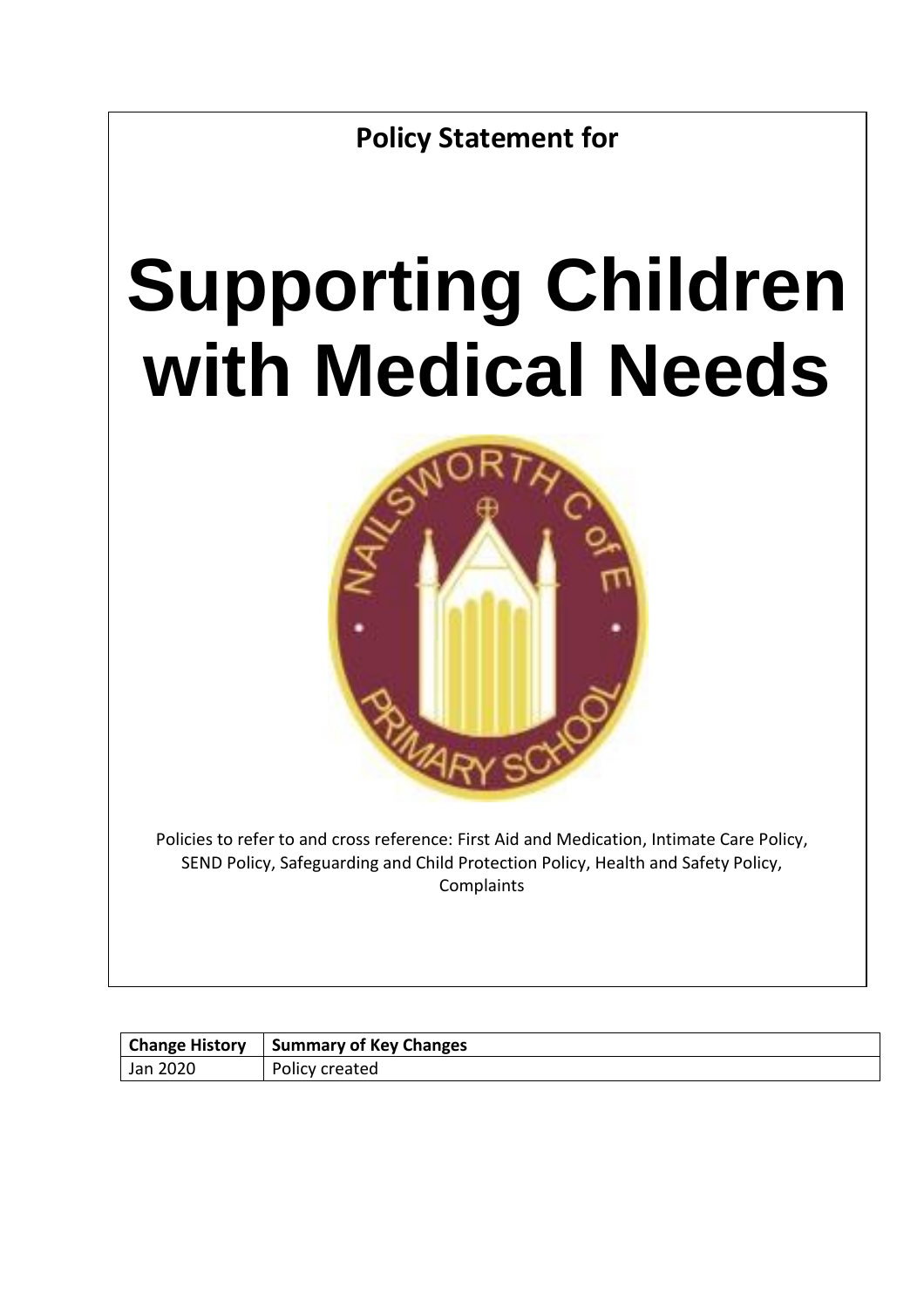# **1. Introduction**

Nailsworth Primary School is an inclusive community that welcomes and supports pupils with medical conditions. Nailsworth Primary School provides all pupils with any medical condition the same opportunities as others at school.

We will help to ensure they can:

- be healthy
- stay safe
- enjoy and achieve
- make a positive contribution
- achieve economic wellbeing once they leave school.

All staff understand the medical conditions that affect pupils at this school and the importance of medication and care being taken as directed by healthcare professionals and parents/carers. The school understands that certain medical conditions are debilitating and potentially life threatening, particularly if poorly managed or misunderstood and staff receive training on the impact medical conditions can have on pupils.

The school makes sure all staff understand their duty of care to children and young people with medical conditions and that they feel confident in supporting their medical needs and knowing what to do in an emergency.

This policy as written in line with the requirements of:

- Children and Families Act 2014 section 100
- Supporting pupils at school with medical conditions: statutory guidance for governing bodies of maintained schools and proprietors of academies in England, DfE Sept 2014
- 0-25 SEND Code of Practice, DfE 2014
- Mental Health and behaviour in schools: departmental advice for school staff, DfE June 2014
- Equalities Act 2010
- Schools Admissions Code, DfE 1 Feb 2010

Other Nailsworth Primary School policies that should be read alongside this policy are:

- First Aid and Medication Policy
- Intimate Care Policy
- SEND Policy
- Safeguarding and Child Protection Policy
- Health and Safety Policy

# **2. Definitions of medical conditions**

Pupils' medical needs may be broadly summarised as being of two types:-

**Short-term** affecting their participation at school because they are on a course of medication.

| Owner:                  | Resources     | Delegated To                    | L Knowles |
|-------------------------|---------------|---------------------------------|-----------|
| <b>Review Frequency</b> | 3 vrs         | Created                         | Jan 2020  |
| Version                 | 1.0           | Date ratified by Governing Body | Jan 2020  |
| <b>Review Author</b>    | LK (governor) | Next Review date                | Jan 2023  |
|                         | EG (head)     | Published on Website?           | Yes       |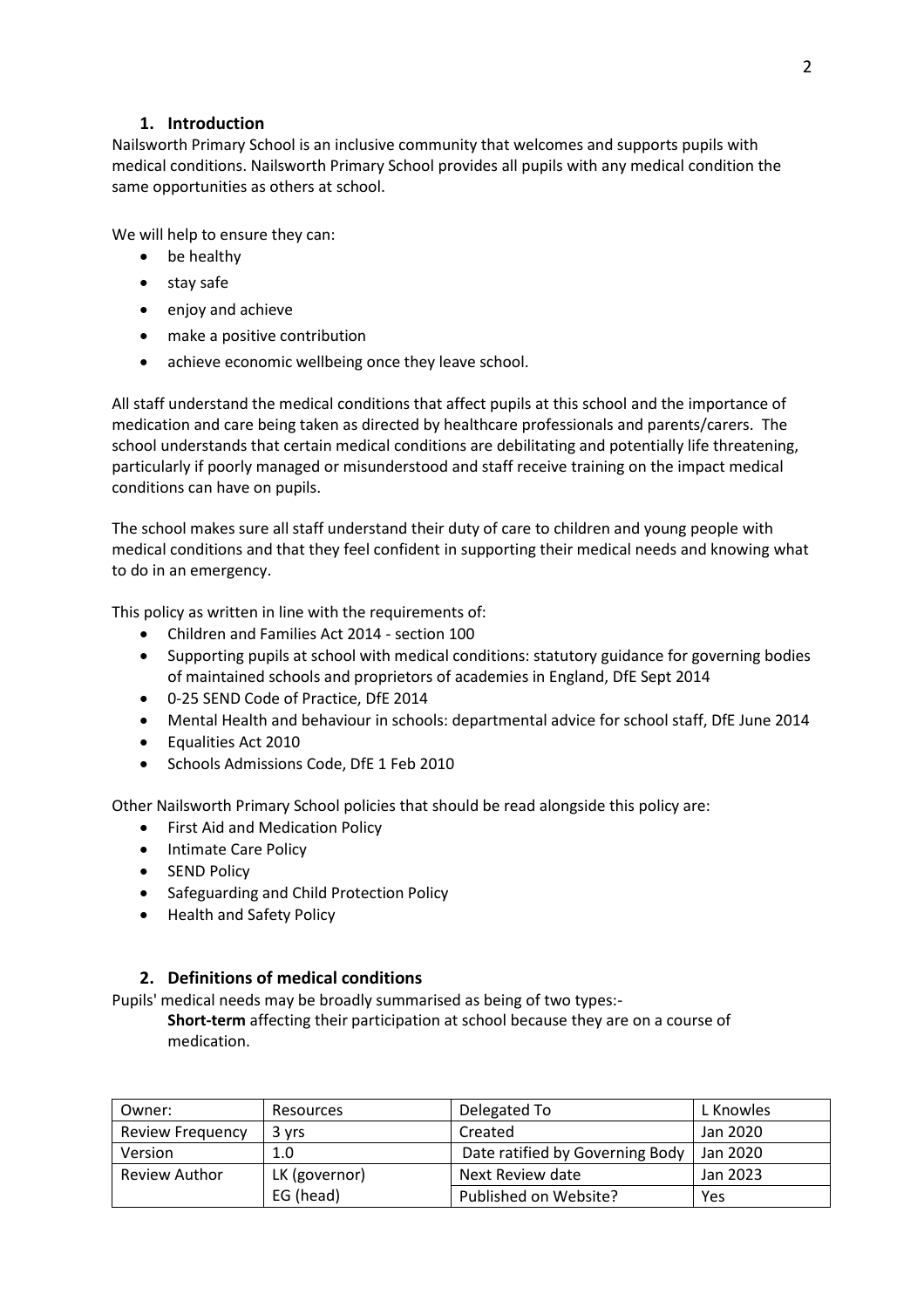**Long-term** potentially limiting access to education and requiring on-going support, medicines or care while at school to help them to manage their condition and keep them well, including monitoring and intervention in emergency circumstances. It is important that parents feel confident that the school will provide effective support for their child's medical condition and that pupils feel safe.

Some children with medical conditions may be considered disabled. Where this is the case governing bodies will comply with their duties under the Equality Act 2010. Some children may also have special educational needs (SEN) and may have a statement or Education, Health and Care Plan (EHCP). Where this is the case this policy should be read in conjunction with the 0-25 SEND Code of Practice and the school's SEN policy / SEN Information Report and the individual healthcare plan will become part of the EHCP.

# **3. Supporting Children with Medical Needs Policy Implementation – roles and responsibilities**

The statutory duty for making arrangements for supporting pupils at school with medical conditions rests with the governing body. The governing body have conferred the following functions of the implementation of this policy to the staff below, however, the governing body remains legally responsible and accountable for fulfilling our statutory duty.

The overall responsibility for the implementation of this policy is given to the headteacher. They will also be responsible for ensuring that sufficient staff are suitably trained and will ensure cover arrangements in cases of staff absences or staff turnover to ensure that someone is always available off and on-site with an appropriate level of training.

The Inclusion Manager will be responsible for briefing supply teachers, preparing risk assessments for school visits and other school activities outside of the normal timetable and for the monitoring of individual healthcare plans. He will also be responsible, in conjunction with parents/carers, for drawing up, implementing and keeping under review the individual healthcare plan (IHP) for each pupil and making sure relevant staff are aware of these plans. See Appendix A for more detail about roles and responsibilities in relation to supporting children with medical needs.

All members of staff are expected to show a commitment and awareness of children's medical conditions and the expectations of this policy. All new members of staff will be inducted into the arrangements and guidelines in this policy upon taking up their post.

The School Secretary Cat Barnwell is a trained First Aider at Work and is responsible for overseeing first aid, managing supplies and monitoring records. First Aid is centralised and performed by the School Office staff. Staff are trained in line with the latest Government guidelines. Our current first aiders in school are:

#### **Trained paediatric first aiders:**

- Caroline Curtis (Reception based TA)
- Viki Gavel (Reception based TA)
- Liz Blick (Jigsaur)
- Mandy Curtis (Jigsaur)

| Owner:                  | Resources     | Delegated To                    | L Knowles |
|-------------------------|---------------|---------------------------------|-----------|
| <b>Review Frequency</b> | 3 yrs         | Created                         | Jan 2020  |
| Version                 | 1.0           | Date ratified by Governing Body | Jan 2020  |
| <b>Review Author</b>    | LK (governor) | Next Review date                | Jan 2023  |
|                         | EG (head)     | Published on Website?           | Yes       |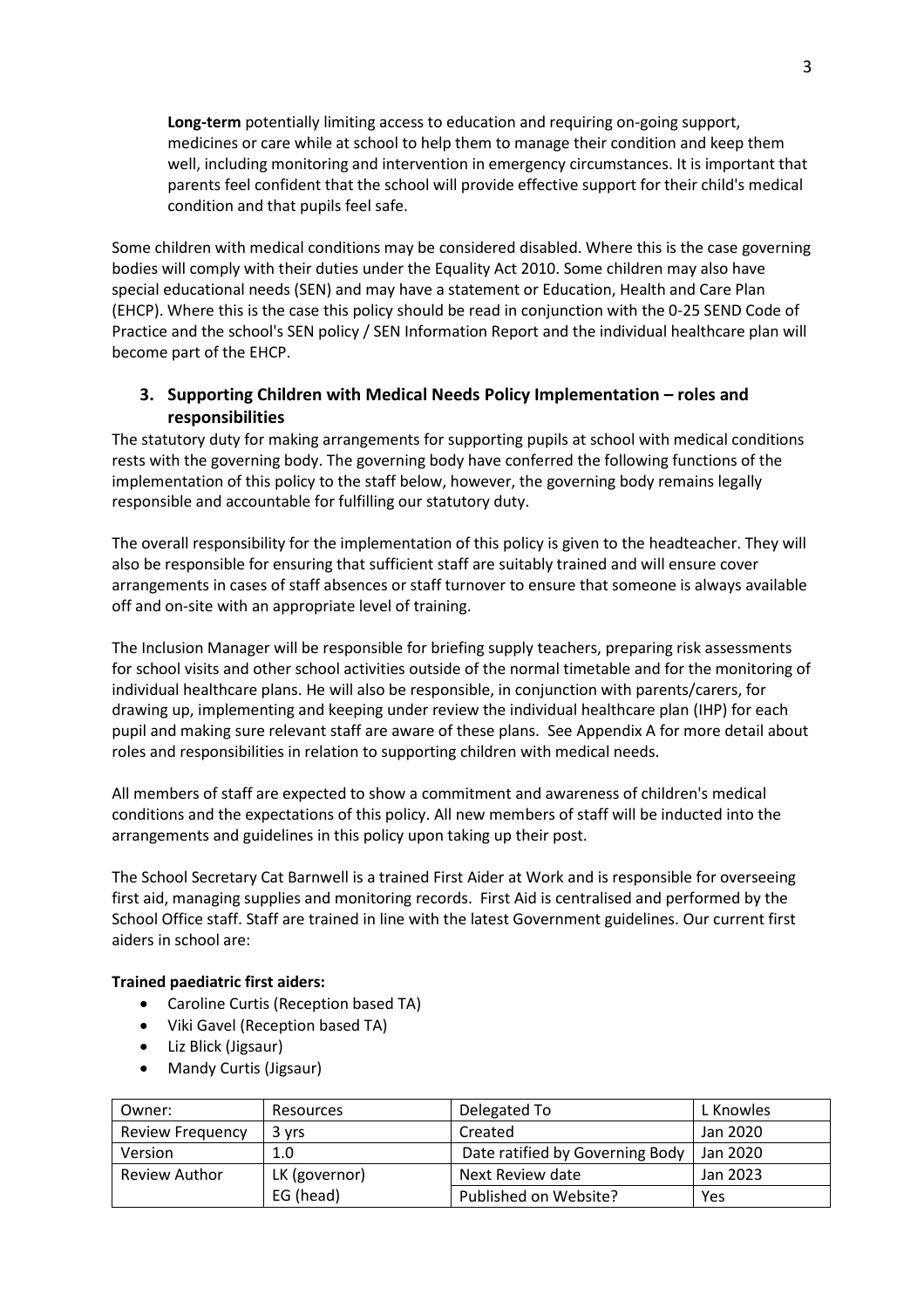- Fran Godwin (TA & lunch supervisor)
- Gemma Wingfield (KS1 TA and Forest school)
- Heidi North (KS2 based TA)

Nailsworth Primary School will ensure that there are sufficient numbers of staff trained to cover any absences, staff turnover and other contingencies.

# **4. Procedure to be followed when notification is received that a pupil has a medical condition**

At the beginning of each academic year, parents are asked to complete a form to disclose any medical needs. These medical needs are shared with staff and a list of these children and their conditions is kept in the school office. A list of these is also kept in the class register, together with a photograph of the child concerned.

For children being admitted to Nailsworth Primary School for the first time with good notification given, the arrangements will be in place for the start of the relevant school term. In other cases, such as a new diagnosis or a child moving mid-term, every effort will be made to ensure that arrangements are put in place within two weeks.

In making the arrangements, it will be taken into account that many of the medical conditions that require support at school will affect quality of life and may be life-threatening. Some conditions may be more obvious than others. The focus will be on the needs of each individual child and how their medical condition impacts on their school life. The aim will be to ensure that parents/carers and pupils can have confidence in the school's ability to provide effective support for medical conditions, so the arrangements will show an understanding of how medical conditions impact on the child's ability to learn, as well as increase their confidence and promote self-care.

Staff will be properly trained and supervised to support pupils' medical conditions and will be clear and unambiguous about the need to actively support pupils with medical conditions to participate in school trips and visits, or in sporting activities unless evidence from a clinician such as a GP states that this is not possible. The school will make sure that no child with a medical condition is denied admission or prevented from attending the school because arrangements for supporting their medical condition have not been made. However, in line with our safeguarding duties, the school will ensure that all pupils' health is not put at unnecessary risk from, for example infectious disease. The school will therefore not accept a child in school at times where it would be detrimental to the health of that child or others.

Nailsworth Primary School does not have to wait for a formal diagnosis before providing support to pupils. In cases where a pupil's medical condition is unclear, or where there is a difference of opinion, judgements will be needed about what support to provide based on available evidence. This would normally involve some form of medical evidence and consultation with parents/carers. Where evidence conflicts, some degree of challenge may be necessary to ensure that the right support can be put in place. These discussions will be led by the Inclusion Manager, and following these discussions an individual healthcare plan will written in conjunction with the parent/carers and other stakeholders – see Appendix A.

| Owner:                  | Resources     | Delegated To                    | L Knowles |
|-------------------------|---------------|---------------------------------|-----------|
| <b>Review Frequency</b> | 3 vrs         | Created                         | Jan 2020  |
| Version                 | 1.0           | Date ratified by Governing Body | Jan 2020  |
| <b>Review Author</b>    | LK (governor) | Next Review date                | Jan 2023  |
|                         | EG (head)     | Published on Website?           | Yes       |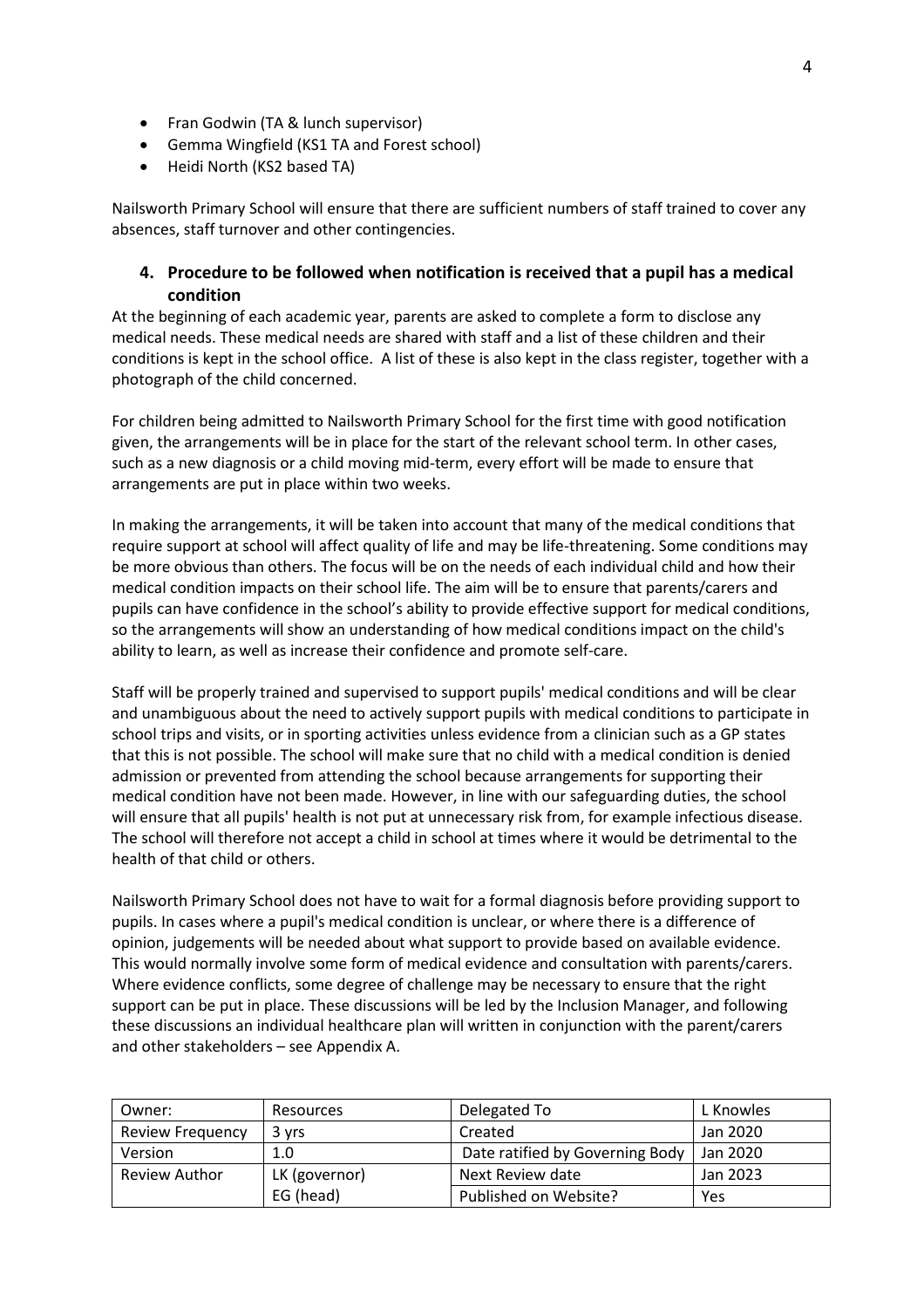# **5. Individual Healthcare Plans (IHP)**

The main purpose of an Individual Healthcare Plan for a pupil with medical needs is to identify the level of support that is needed at school and to ensure that:

- The school provides children with medical conditions with the same opportunities and access to activities as other pupils. No child will be denied admission or prevented from taking up a place in this school because arrangements for their medical condition have not been made.
- Staff listen to the views of pupils and parents, placing their views and needs at the centre of all decision making.
- Staff understand the medical conditions of pupils at this school and that they may be serious, adversely affect a child's quality of life and impact on their ability to learn.
- All staff understand their duty of care to children and young people and know what to do in the event of an emergency.
- This school understands that all children with the same medical condition will not have the same needs.
- The school recognises that duties in the Children and Families Act (England only), the Equality Act (England, Wales and Scotland) and the Disability Discrimination Act (Northern Ireland only) relate to children with disability or medical conditions and are anticipatory.

Individual healthcare plans will help to ensure that Nailsworth Primary School effectively supports pupils with medical conditions. They will provide clarity about what needs to be done, when and by whom. They will often be essential, such as in cases where conditions fluctuate or where there is a high risk that emergency intervention will be needed. They are likely to be helpful in the majority of other cases too, especially where medical conditions are long-term and complex. However, not all children will require one. The school, healthcare professional and parent/carer will agree, based on evidence, when a healthcare plan would be inappropriate or disproportionate. If consensus cannot be reached the Headteacher is best placed to take a final view. A flow chart for identifying and agreeing the support a child needs and developing an individual healthcare plan is provided at Appendix B.

Individual healthcare plans will be easily accessible to all who need to refer to them, while preserving confidentiality. Plans will capture the key information and actions that are required to support the child effectively. The level of detail within the plan will depend on the complexity of the child's condition and the degree of support needed. This is important because different children with the same health condition may require very different support. Where a child has SEN but does not have an EHCP (Education, Health and Care Plan), their special educational needs will be mentioned in their individual healthcare plan.

Individual healthcare plans (and their review) will be drawn up in partnership between the school, parents/carers and a relevant healthcare professional e.g. school, specialist or children's community nurse, who can best advise on the particular needs of the child. Pupils will also be involved whenever appropriate. The aim is to capture the steps which Nailsworth Primary School will take to help manage their condition and overcome any potential barriers to getting the most from their education. Partners will agree who will take the lead in writing the plan, but responsibility for ensuring it is finalised and implemented rests with the school.

| Owner:                  | Resources     | Delegated To                    | L Knowles |
|-------------------------|---------------|---------------------------------|-----------|
| <b>Review Frequency</b> | 3 vrs         | Created                         | Jan 2020  |
| Version                 | 1.0           | Date ratified by Governing Body | Jan 2020  |
| <b>Review Author</b>    | LK (governor) | Next Review date                | Jan 2023  |
|                         | EG (head)     | Published on Website?           | Yes       |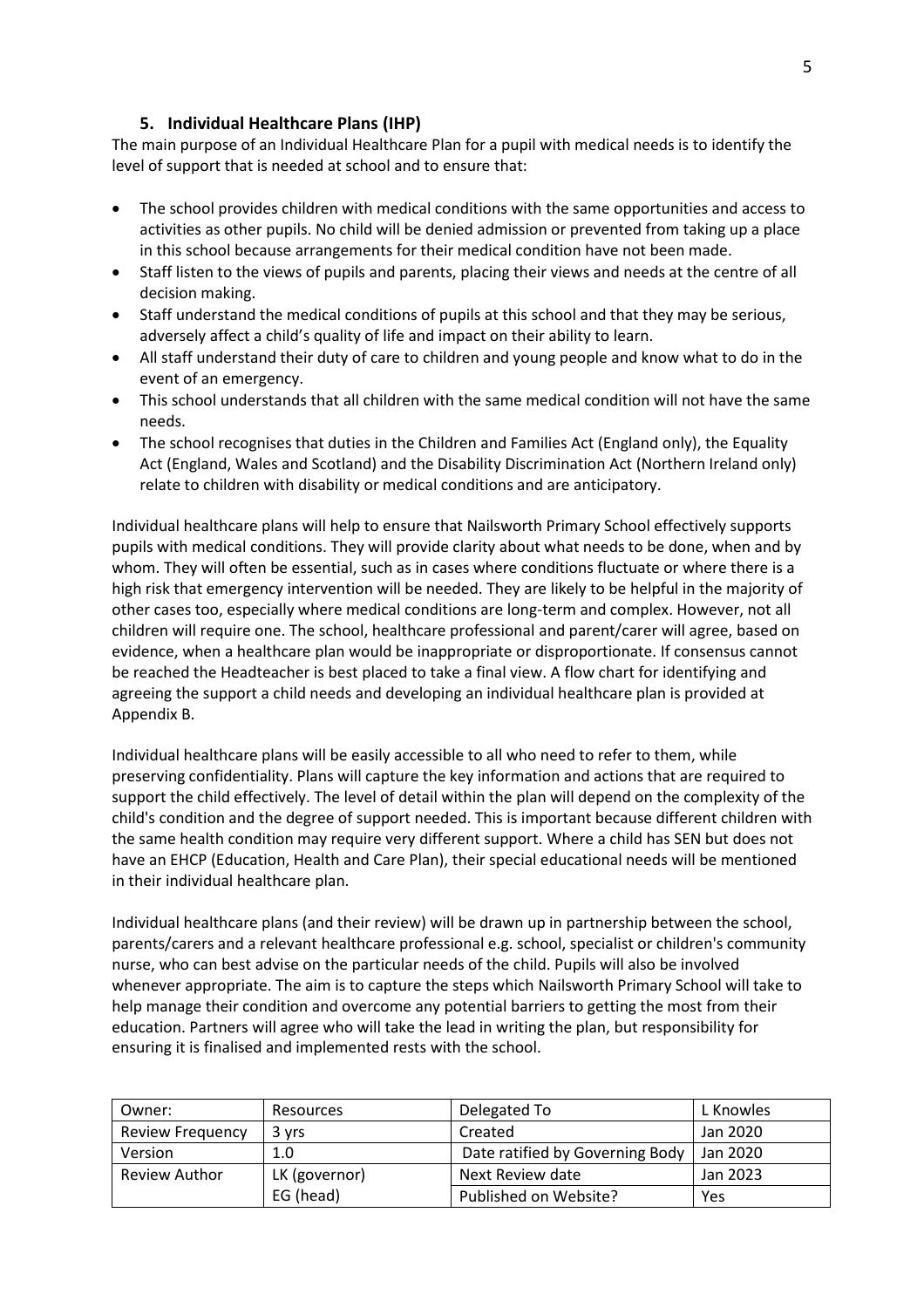Nailsworth Primary School will ensure that individual healthcare plans are reviewed at least annually or earlier if evidence is presented that the child's needs have changed. They will be developed and reviewed with the child's best interests in mind and ensuring that it assesses and manages risks to the child's education, health and social wellbeing, and minimises disruption. Where a child is returning to school following a period of hospital education or alternative provision, the school will work with the local authority and education provider to ensure that the individual healthcare plan identifies the support the child will need to reintegrate effectively.

All staff who are required to provide support to pupils for medical conditions will be trained by healthcare professional qualified to do so. The training need will be identified by the healthcare professional during the development or review of the individual healthcare plan.

Appendix C provides a template for the individual healthcare plan.

#### **6. Managing Medicines on School Premises and Record Keeping**

Staff only administer medication that has been prescribed by a GP. We only accept prescribed medicines if these are in-date, labelled, provided in the original container as dispensed by a pharmacist and include instructions for administration, dosage and storage. The exception to this is insulin, which must still be in date, but will generally be available inside an insulin pen or a pump, rather than in its original container.

An agreement must be signed by the child's parent or carer [see Appendix D] and countersigned by the Head teacher and a record kept of the medicines administered by the designated member of staff (normally an Office staff member) [Appendix E]. For any other medication, we ask parents to arrange for someone to come in and administer this.

Prescribed creams are kept in the office and administered as with other prescribed medications. Other creams, such as sun block should be administered before coming to school. Any additional applications that are needed during the day should be self-applied, from a named bottle/tube, under the direction of the class teacher.

No medicines will be kept in the class or in the child's possession (except inhalers). All medicines are kept in the school office or the staff room fridge. Where children require an Epipen to treat the symptoms of anaphylactic shock, the Epipen will be kept in the school office and relevant staff will have received training.

Children have access to their inhalers at all times. Key Stage 2 children are expected to take their inhalers with them whenever they do rigorous activity. Key Stage 1 children will keep their inhalers with their class teacher for safety. We request that parents provide the school with a spare inhaler for each child.

In the event of a child having an asthma attack, who has no inhaler (or spare), the emergency services will be contacted for advice and/or action, and the child's parents or guardians notified immediately.

Further information on common medical needs – anaphylaxis, diabetes and asthma can be found in Appendices F, G and H.

| Owner:                  | Resources     | Delegated To                    | L Knowles |
|-------------------------|---------------|---------------------------------|-----------|
| <b>Review Frequency</b> | 3 yrs         | Created                         | Jan 2020  |
| Version                 | 1.0           | Date ratified by Governing Body | Jan 2020  |
| <b>Review Author</b>    | LK (governor) | Next Review date                | Jan 2023  |
|                         | EG (head)     | Published on Website?           | Yes       |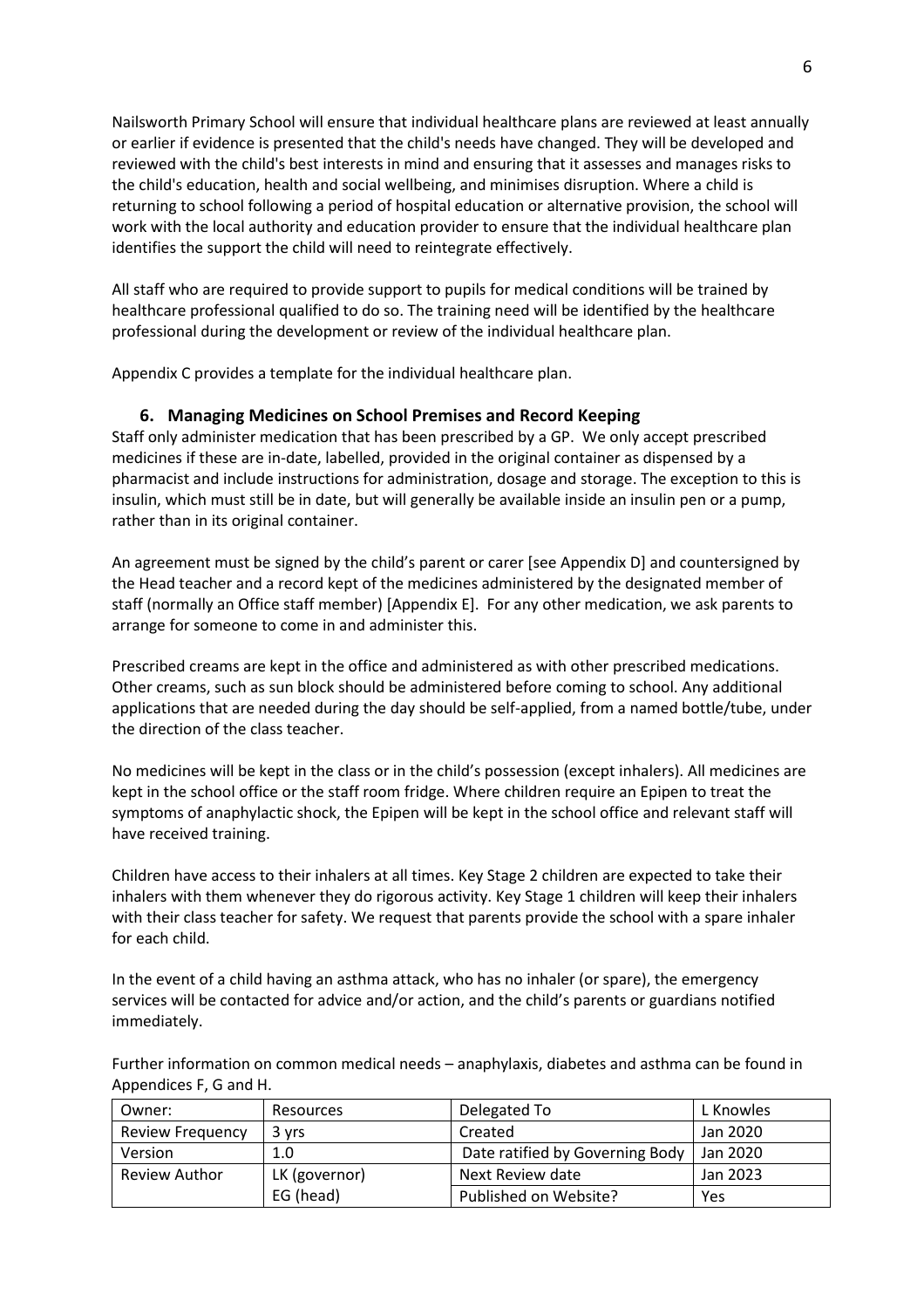# **7. The Child's Role in Managing their own Medical Needs**

If, after discussion with the parent/carer, it is agreed that the child is competent to manage his/her own medication and procedures, s/he will be encouraged to do so. This will be reflected in the individual healthcare plan.

Wherever possible children will be allowed to carry their own medicines and relevant devices or will be able to access their medication for self-medication quickly and easily; these will be stored securely in the child's classroom or in the school office depending on the condition. Nailsworth Primary School does also recognise that children who take their medicines themselves and/or manage procedures may require an appropriate level of supervision. If it is not appropriate for a child to self-manage, then relevant staff will help to administer medicines and manage procedures for them.

If a child refuses to take medicine or carry out a necessary procedure, staff will not force them to do so, but follow the procedure agreed in the individual healthcare plan. Parents will be informed so that alternative options can be considered.

# **8. Emergency Procedures**

The headteacher will ensure that arrangements are in place for dealing with emergencies for all school activities wherever they take place, including school trips within and outside the UK, as part of the general risk management process.

Where a child has an individual healthcare plan, this will clearly define what constitutes an emergency and explain what to do, including ensuring that all relevant staff are aware of emergency symptoms and procedures. Other pupils in the school should know what to do in general terms, such as informing a teacher immediately if they think help is needed.

If a child needs to be taken to hospital, staff will stay with the child until the parent arrives, or accompany a child taken to hospital by ambulance. Please refer to the First Aid and Medication Policy for the procedures concerning contacting the emergency services.

# **9. Day Trips, Residential Visits, and Sporting Activities**

We actively support pupils with medical conditions to participate in day trips, residential visits and sporting activities by being flexible and making reasonable adjustments unless there is evidence from a clinician such as a GP that this is not possible.

We always conduct a risk assessment so that planning arrangements take account of any steps needed to ensure that pupils with medical conditions can be included safely. This will involve consultation with parents/carers and relevant healthcare professions and will be informed by Health and Safety Executive (HSE) guidance on school trips.

# **10. Liability and Indemnity**

Our Insurers are Maven Public Sector – policy no: P19CASLFG00042. Public Liability cover is £50,000.00. Employers Liability cover is £50,000.00.

| Owner:                  | Resources     | Delegated To                    | L Knowles |
|-------------------------|---------------|---------------------------------|-----------|
| <b>Review Frequency</b> | 3 yrs         | Created                         | Jan 2020  |
| Version                 | 1.0           | Date ratified by Governing Body | Jan 2020  |
| <b>Review Author</b>    | LK (governor) | Next Review date                | Jan 2023  |
|                         | EG (head)     | Published on Website?           | Yes       |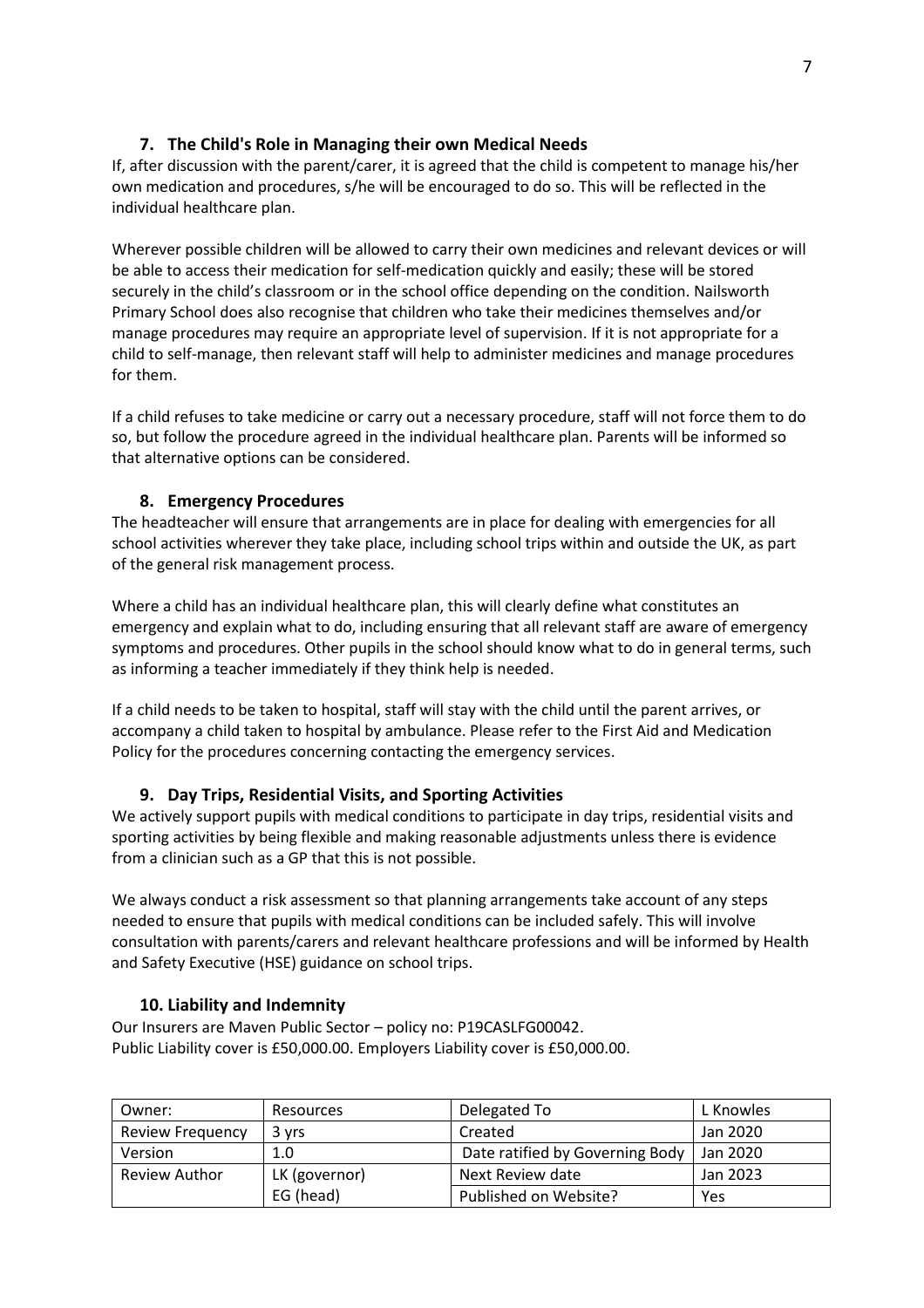#### **11. Complaints**

Should parents/carers be unhappy with any aspect of their child's care at Nailsworth Primary School, they must discuss their concerns with the school. This will be with the child's class teacher in the first instance, with whom any issues should be addressed. If this does not resolve the problem or allay the concern, the problem should be brought to a member of the leadership team, who will, where necessary, bring concerns to the attention of the Headteacher. In the unlikely event of this not resolving the issue, the parent/carer must make a formal complaint using the Complaints Procedure.

| Owner:                  | Resources     | Delegated To                    | L Knowles |
|-------------------------|---------------|---------------------------------|-----------|
| <b>Review Frequency</b> | 3 vrs         | Created                         | Jan 2020  |
| Version                 | 1.0           | Date ratified by Governing Body | Jan 2020  |
| Review Author           | LK (governor) | Next Review date                | Jan 2023  |
|                         | EG (head)     | Published on Website?           | Yes       |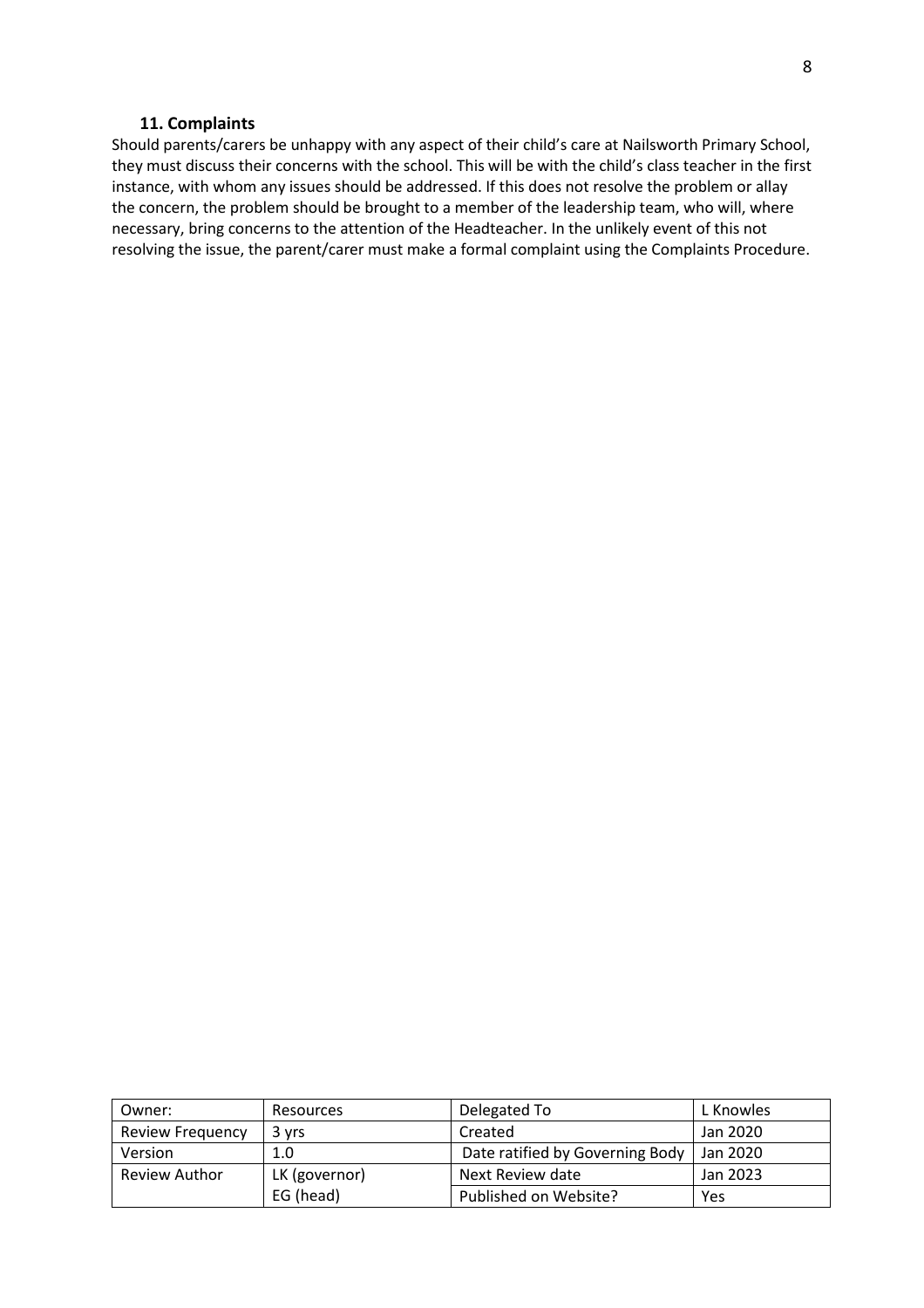#### **Appendix A: Roles and responsibilities – supporting children with medical needs**

**Governing bodies** – must make arrangements to support pupils with medical conditions in school, including making sure that a policy for supporting pupils with medical conditions in school is developed and implemented. They should ensure that pupils with medical conditions are supported to enable the fullest participation possible in all aspects of school life. Governing bodies should ensure that sufficient staff have received suitable training and are competent before they take on responsibility to support children with medical conditions. They should also ensure that any members of school staff who provide support to pupils with medical conditions are able to access information and other teaching support materials as needed.

**Headteacher** – should ensure that their school's policy is developed and effectively implemented with partners. This includes ensuring that all staff are aware of the policy for supporting pupils with medical conditions and understand their role in its implementation. Headteachers should ensure that all staff who need to know are aware of the child's condition. They should also ensure that sufficient trained numbers of staff are available to implement the policy and deliver against all individual healthcare plans, including in contingency and emergency situations. Headteachers have overall responsibility for the development of individual healthcare plans. They should also make sure that school staff are appropriately insured and are aware that they are insured to support pupils in this way. They should contact the school nursing service in the case of any child who has a medical condition that may require support at school, but who has not yet been brought to the attention of the school nurse.

**School staff** – any member of school staff may be asked to provide support to pupils with medical conditions, including the administering of medicines, although they cannot be required to do so. Although administering medicines is not part of teachers' professional duties, they should take into account the needs of pupils with medical conditions that they teach. School staff should receive sufficient and suitable training and achieve the necessary level of competency before they take on responsibility to support children with medical conditions. Any member of school staff should know what to do and respond accordingly when they become aware that a pupil with a medical condition needs help.

**School nursing service** – every school has access to school nursing services. They are responsible for notifying the school when a child has been identified as having a medical condition which will require support in school. Wherever possible, they will do this before the child starts at the school. They would not usually have an extensive role in ensuring that schools are taking appropriate steps to support children with medical conditions, but may support staff on implementing a child's individual healthcare plan and provide advice and liaison, for example on training. School nurses can liaise with lead clinicians locally on appropriate support for the child and associated staff training needs - for example, there are good models of local specialist nursing teams offering training to local school staff, hosted by a local school. Community nursing teams will also be a valuable potential resource for a school seeking advice and support in relation to children with a medical condition.

**Other healthcare professionals** - including GPs, paediatricians, nurse specialists/community paediatric nurses – should work jointly with the school when a child has been identified as having a medical condition that will require support at school. They may provide advice on developing healthcare plans.

| Owner:                  | Resources     | Delegated To                    | L Knowles |
|-------------------------|---------------|---------------------------------|-----------|
| <b>Review Frequency</b> | 3 yrs         | Created                         | Jan 2020  |
| Version                 | 1.0           | Date ratified by Governing Body | Jan 2020  |
| <b>Review Author</b>    | LK (governor) | Next Review date                | Jan 2023  |
|                         | EG (head)     | Published on Website?           | Yes       |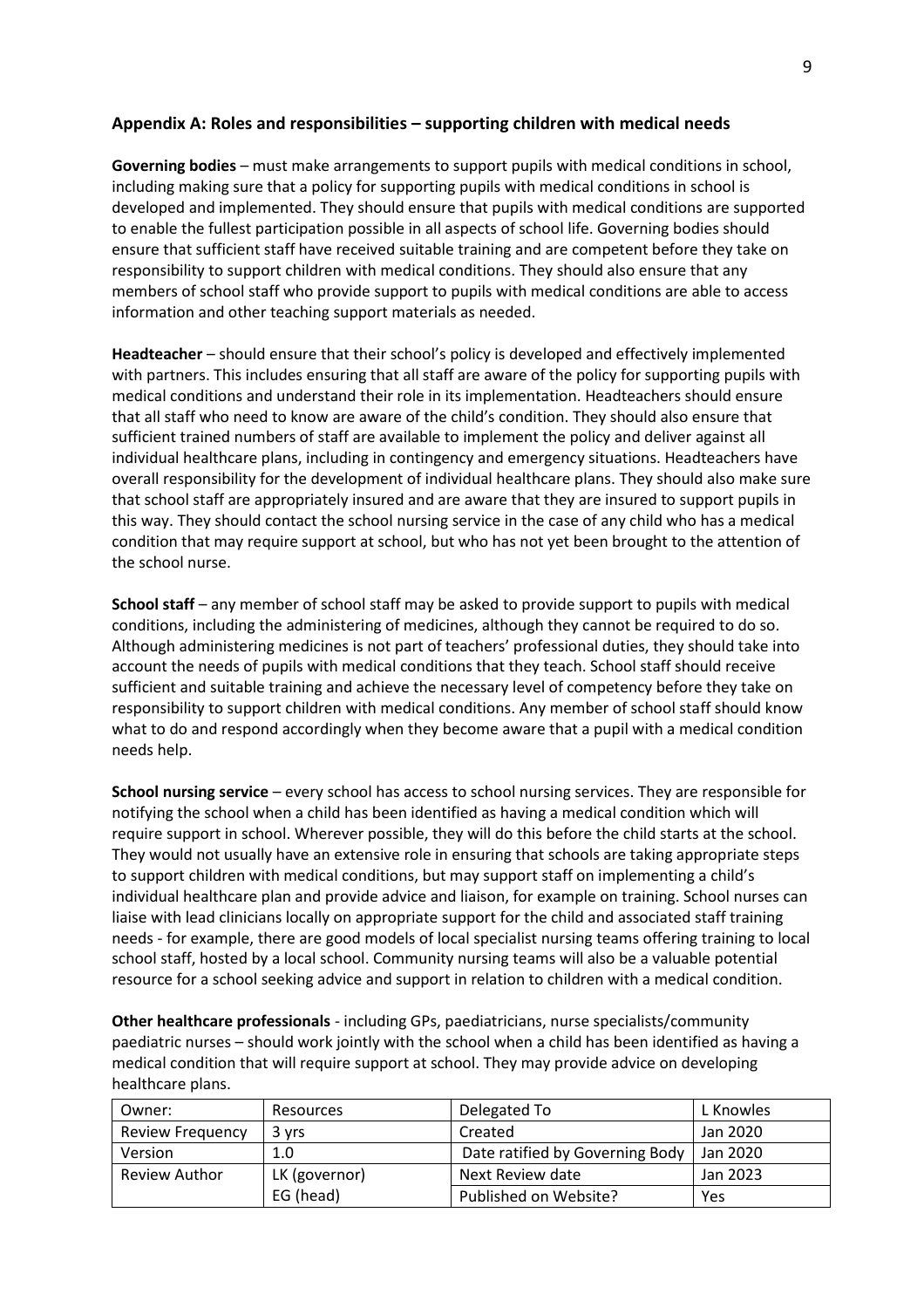**Pupils** – with medical conditions will often be best placed to provide information about how their condition affects them. They should be fully involved in discussions about their medical support needs and contribute as much as possible to the development of, and comply with, their individual healthcare plan. Other pupils will often be sensitive to the needs of those with medical conditions.

**Parents/carers** – should provide the school with sufficient and up-to-date information about their child's medical needs. They may in some cases be the first to notify the school that their child has a medical condition. Parents/carers are key partners and should be involved in the development and review of their child's individual healthcare plan, and may be involved in its drafting. They should carry out any action they have agreed to as part of its implementation, eg provide medicines and equipment and ensure they or another nominated adult are contactable at all times.

| Owner:                  | Resources     | Delegated To                    | L Knowles |
|-------------------------|---------------|---------------------------------|-----------|
| <b>Review Frequency</b> | 3 vrs         | Created                         | Jan 2020  |
| Version                 | 1.0           | Date ratified by Governing Body | Jan 2020  |
| <b>Review Author</b>    | LK (governor) | Next Review date                | Jan 2023  |
|                         | EG (head)     | Published on Website?           | Yes       |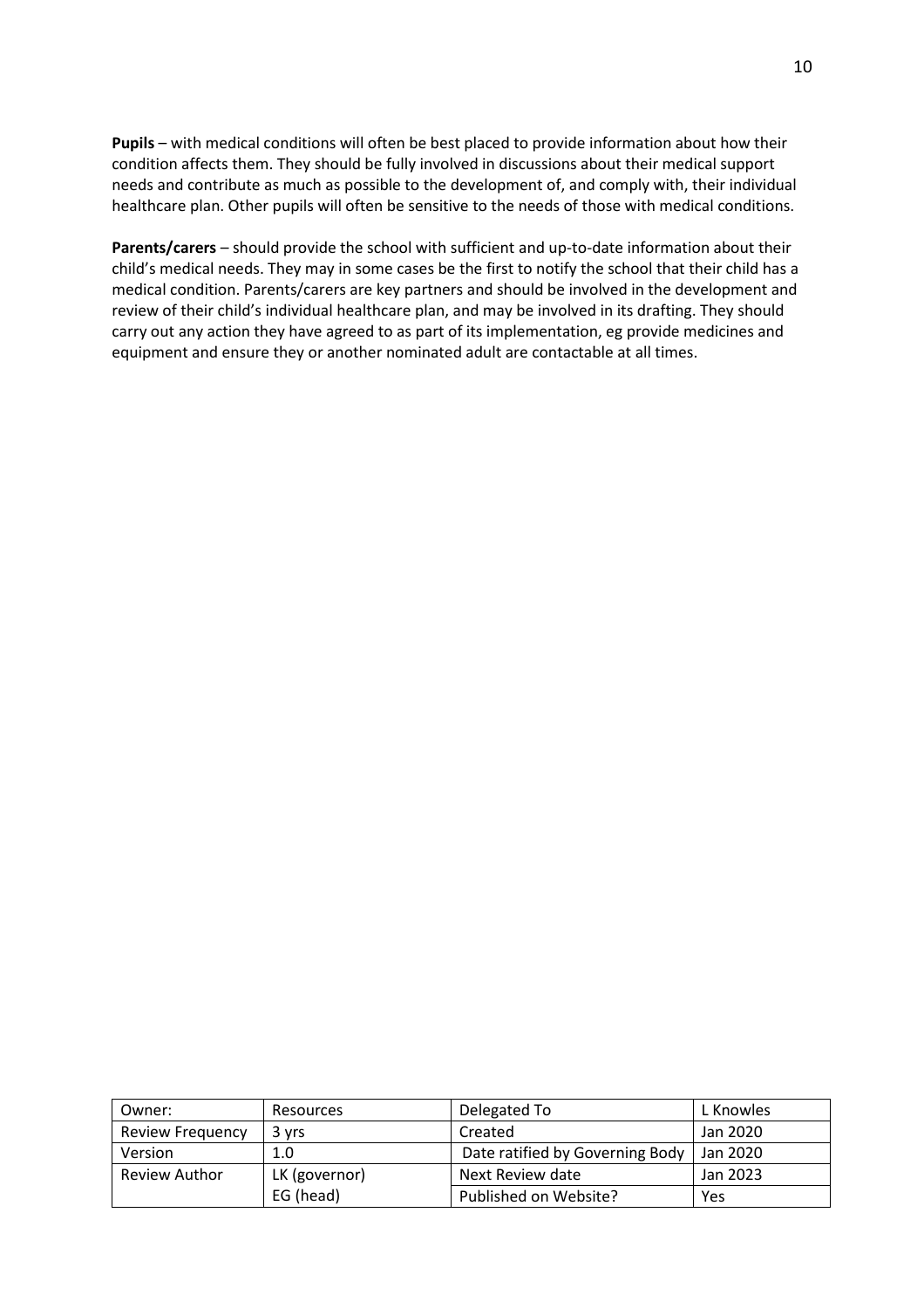# **Appendix B: Model process for developing individual healthcare plans**



| Owner:                  | Resources     | Delegated To                    | L Knowles |
|-------------------------|---------------|---------------------------------|-----------|
| <b>Review Frequency</b> | 3 vrs         | Created                         | Jan 2020  |
| Version                 | 1.0           | Date ratified by Governing Body | Jan 2020  |
| <b>Review Author</b>    | LK (governor) | Next Review date                | Jan 2023  |
|                         | EG (head)     | Published on Website?           | Yes       |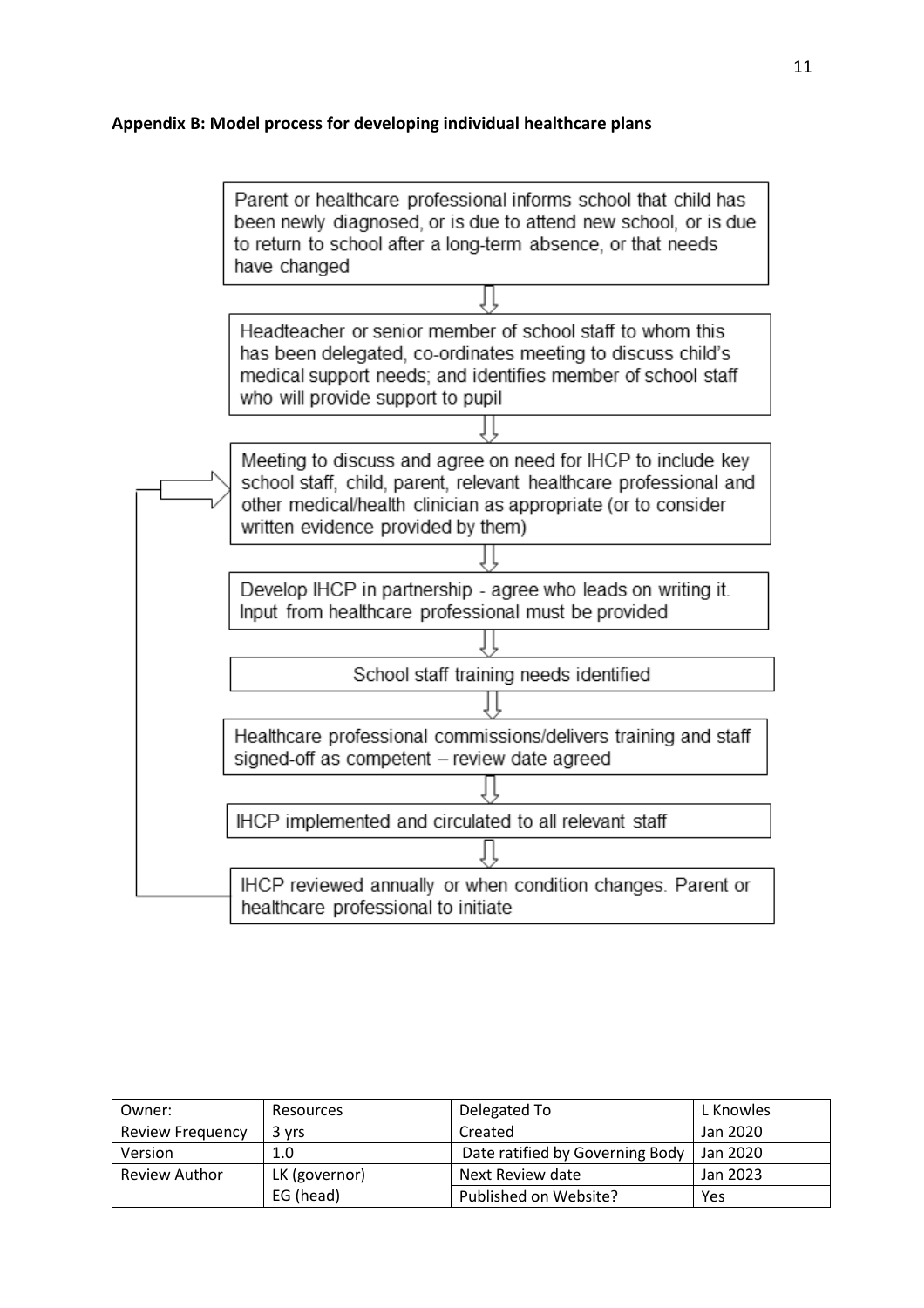# **Appendix C – Individual Healthcare Plan template**

# Individual healthcare plan

| Child's name                   |  |
|--------------------------------|--|
| Group/class/form               |  |
| Date of birth                  |  |
| Child's address                |  |
| Medical diagnosis or condition |  |
| Date                           |  |
| Review date                    |  |

# **Family Contact Information**

| Name                  |  |
|-----------------------|--|
| Phone no. (work)      |  |
| (home)                |  |
| (mobile)              |  |
| Name                  |  |
| Relationship to child |  |
| Phone no. (work)      |  |
| (home)                |  |
| (mobile)              |  |

# **Clinic/Hospital Contact**

Name

Phone no.

# **G.P.**

Name

Phone no.

Who is responsible for providing support in school

Describe medical needs and give details of child's symptoms, triggers, signs, treatments, facilities, equipment or devices, environmental issues etc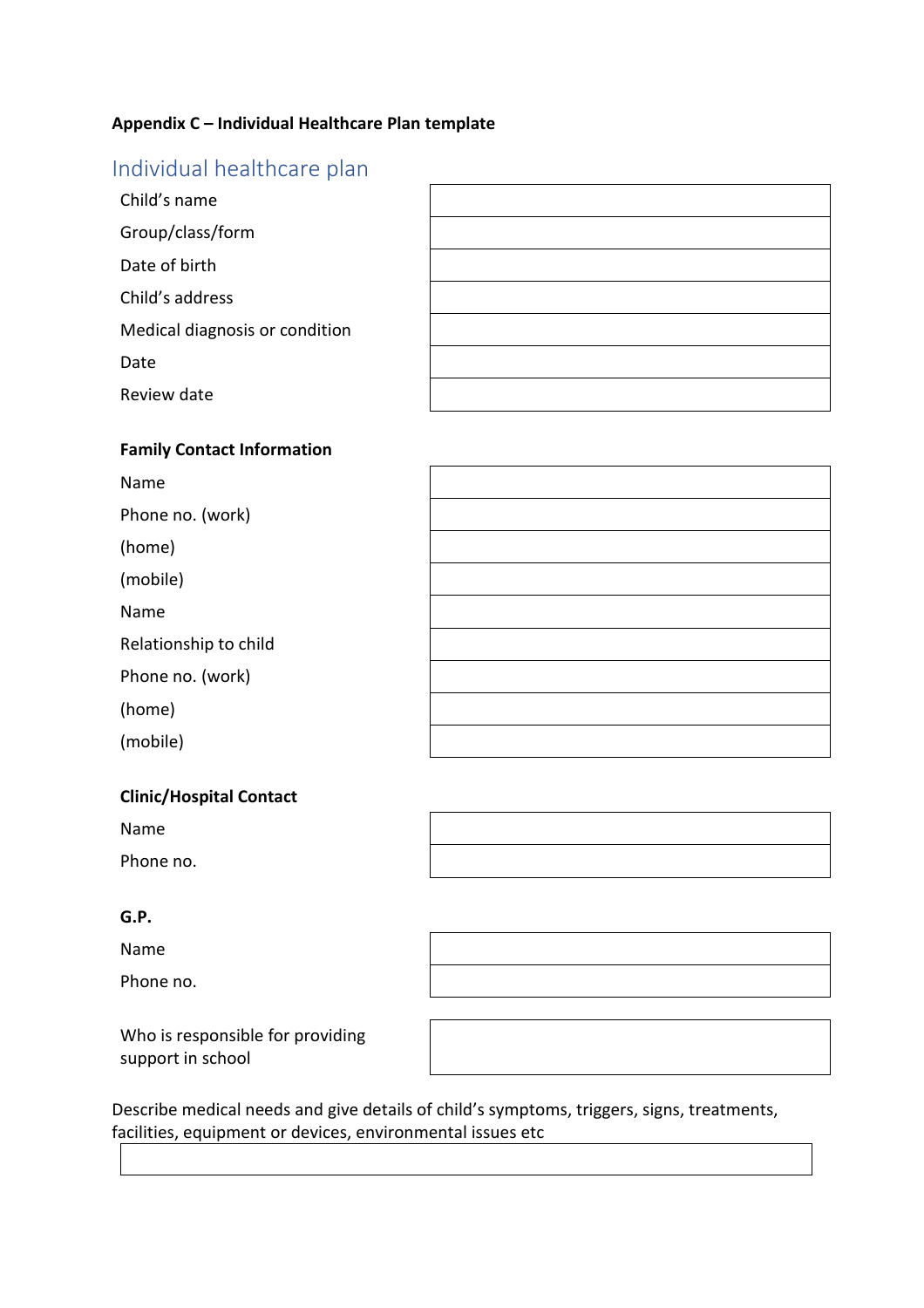Name of medication, dose, method of administration, when to be taken, side effects, contra-indications, administered by/self-administered with/without supervision

Daily care requirements

Specific support for the pupil's educational, social and emotional needs

Arrangements for school visits/trips etc

Other information

Describe what constitutes an emergency, and the action to take if this occurs

Who is responsible in an emergency *(state if different for off-site activities)*

Plan developed with

Staff training needed/undertaken – who, what, when

Form copied to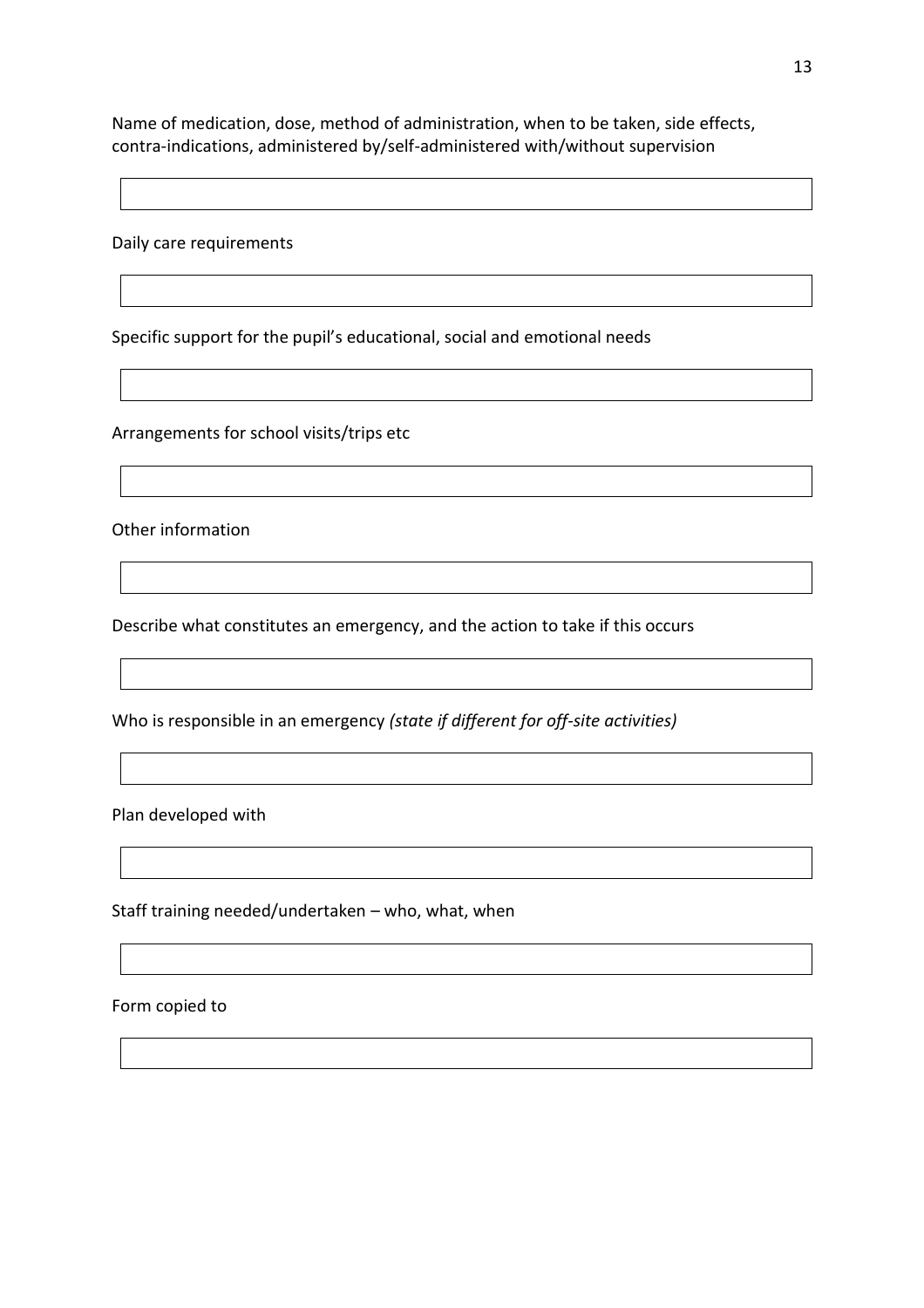# **Appendix D – Parental permission form for the administration of prescribed medicine**







**Gloucestershire Care Services** 

# **AGREEMENT FOR THE ADMINISTRATION OF PRESCRIBED MEDICATION**

| Name and Dose of Prescribed Medication: |
|-----------------------------------------|
|                                         |

I give my approval for staff at Nailsworth CofE Primary School to administer the above named medication (and, if applicable, act as laid out in the Health Care Plan in the event of an emergency).

**-------------------------------------------------------------------------**

#### **Parent/Carer**

**Signed: ------------------------ Name: ----------------- Date: -------------** I give my approval for staff to administer the above named medication (and, if applicable, act as laid out in the Health Care Plan in the event of an emergency).

#### **Head Teacher**

| Date | Time | Administered by Whom | Dose Given |
|------|------|----------------------|------------|
|      |      |                      |            |
|      |      |                      |            |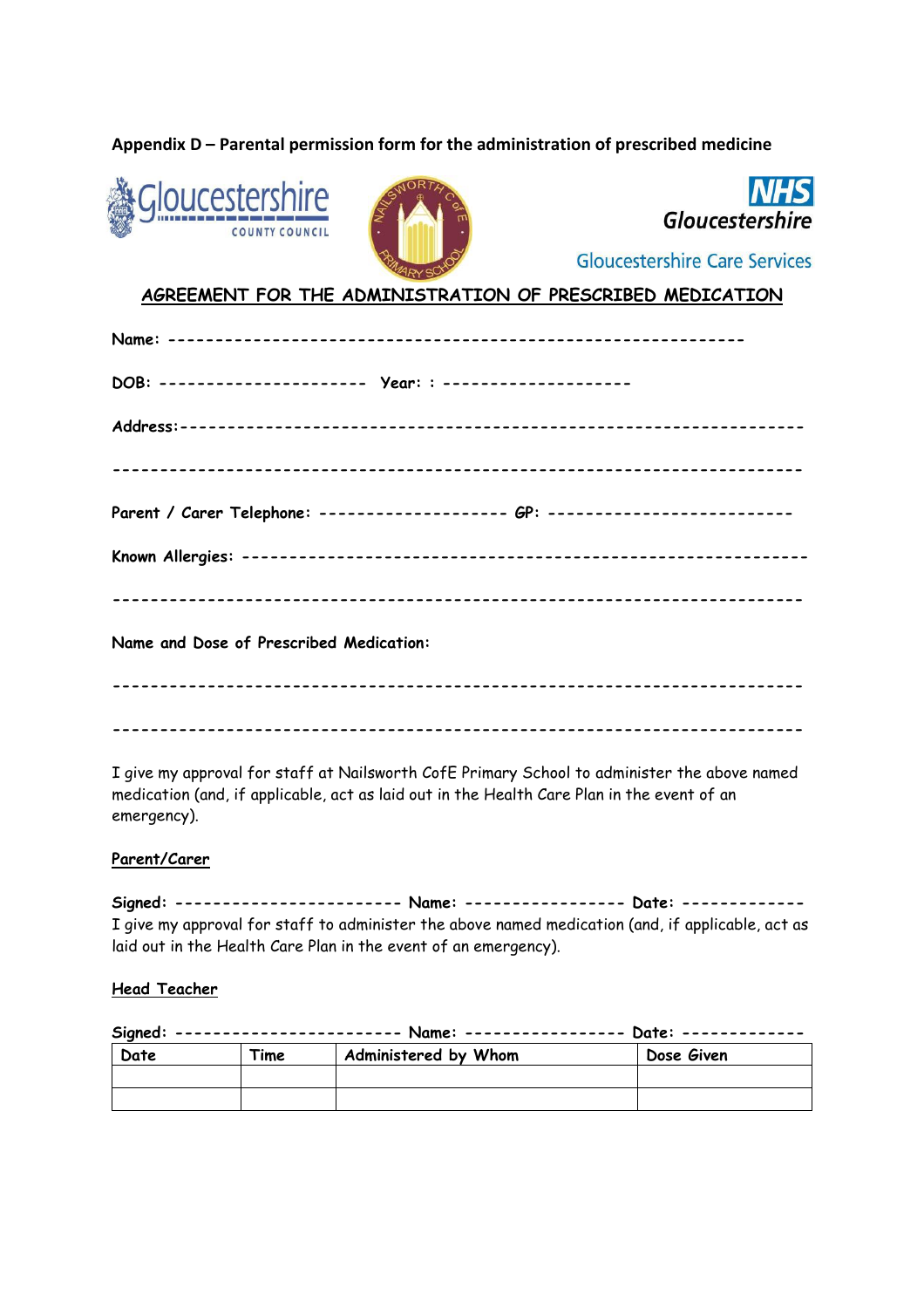# **Appendix E: Record of medicine administered to an individual child**



Nailsworth Primary school

# Record of medicine administered to an individual child

| Name of child                    |  |
|----------------------------------|--|
| Date medicine provided by parent |  |
| Group/class/form                 |  |
| Quantity received                |  |
| Name and strength of medicine    |  |
| Expiry date                      |  |
| Quantity returned                |  |
| Dose and frequency of medicine   |  |
|                                  |  |
| Staff signature                  |  |
| Signature of parent              |  |

| Date                    |  |  |
|-------------------------|--|--|
| Time given              |  |  |
| Dose given              |  |  |
| Name of member of staff |  |  |
| Staff initials          |  |  |
|                         |  |  |

| Date                    |  |  |
|-------------------------|--|--|
| Time given              |  |  |
| Dose given              |  |  |
| Name of member of staff |  |  |
| Staff initials          |  |  |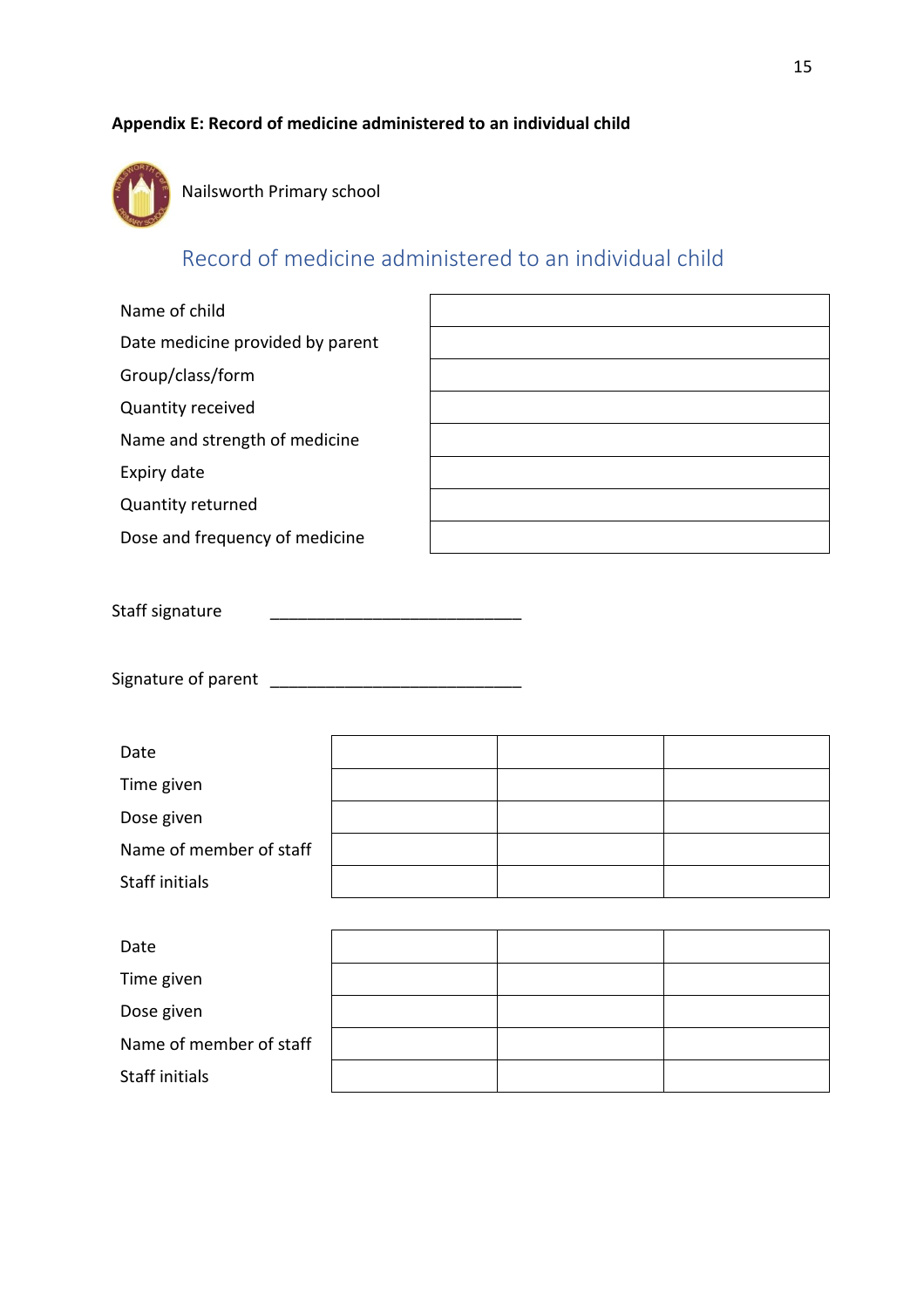#### **Appendix F**: **What is anaphylaxis?**

Anaphylaxis is an acute, severe allergic reaction requiring immediate medical attention. It usually occurs within seconds or minutes of exposure to a certain food or substance, but on rare occasions may happen after a few hours. Common triggers include peanuts, tree nuts, sesame, eggs, cow's milk, fish, certain fruits such as kiwifruit, and also penicillin, latex and the venom of stinging insects (such as bees, wasps or hornets).

The most severe form of allergic reaction is anaphylactic shock, when the blood pressure falls dramatically and the patient loses consciousness. Fortunately this is rare among young children below teenage years. More commonly among children there may be swelling in the throat, which can restrict the air supply, or severe asthma. Any symptoms affecting the breathing are serious.

Less severe symptoms may include tingling or itching in the mouth, hives anywhere on the body, generalised flushing of the skin or abdominal cramps, nausea and vomiting. Even where mild symptoms are present, the child should be watched carefully. They may be heralding the start of a more serious reaction.

#### **Medicine and Control**

The treatment for a severe allergic reaction is an injection of adrenaline (also known as epinephrine). Pre-loaded injection devices containing one measured dose of adrenaline are available on prescription. The devices are available in two strengths – adult and junior.

Should a severe allergic reaction occur, the adrenaline injection should be administered into the muscle of the upper outer thigh. An ambulance should always be called.

Staff that volunteer to be trained in the use of these devices can be reassured that they are simple to administer. Adrenaline injectors, given in accordance with the manufacturer's instructions, are a well-understood and safe delivery mechanism. It is not possible to give too large a dose using this device. The needle is not seen until after it has been withdrawn from the child's leg. In cases of doubt it is better to give the injection than to hold back.

The decision on how many adrenaline devices the school or setting should hold, and where to store them, has to be decided on an individual basis between the head, the child's parents and medical staff involved.

Where children are considered to be sufficiently responsible to carry their emergency treatment on their person, there should always be a spare set kept safely which is not locked away and is accessible to all staff. We recognise it is often quicker for staff to use an injector that is with the child rather than taking time to collect one from a central location.

Staff that are susceptible to severe anaphylaxis should ensure they carry their own Epipen.

Studies have shown that the risks for allergic children are reduced where an individual health care plan is in place. Reactions become rarer and when they occur they are mostly mild. The plan will need to be agreed by the child's parents, the school and the treating doctor. Important issues specific to anaphylaxis to be covered include:

- anaphylaxis what may trigger it
- what to do in an emergency
- prescribed medicine
- food management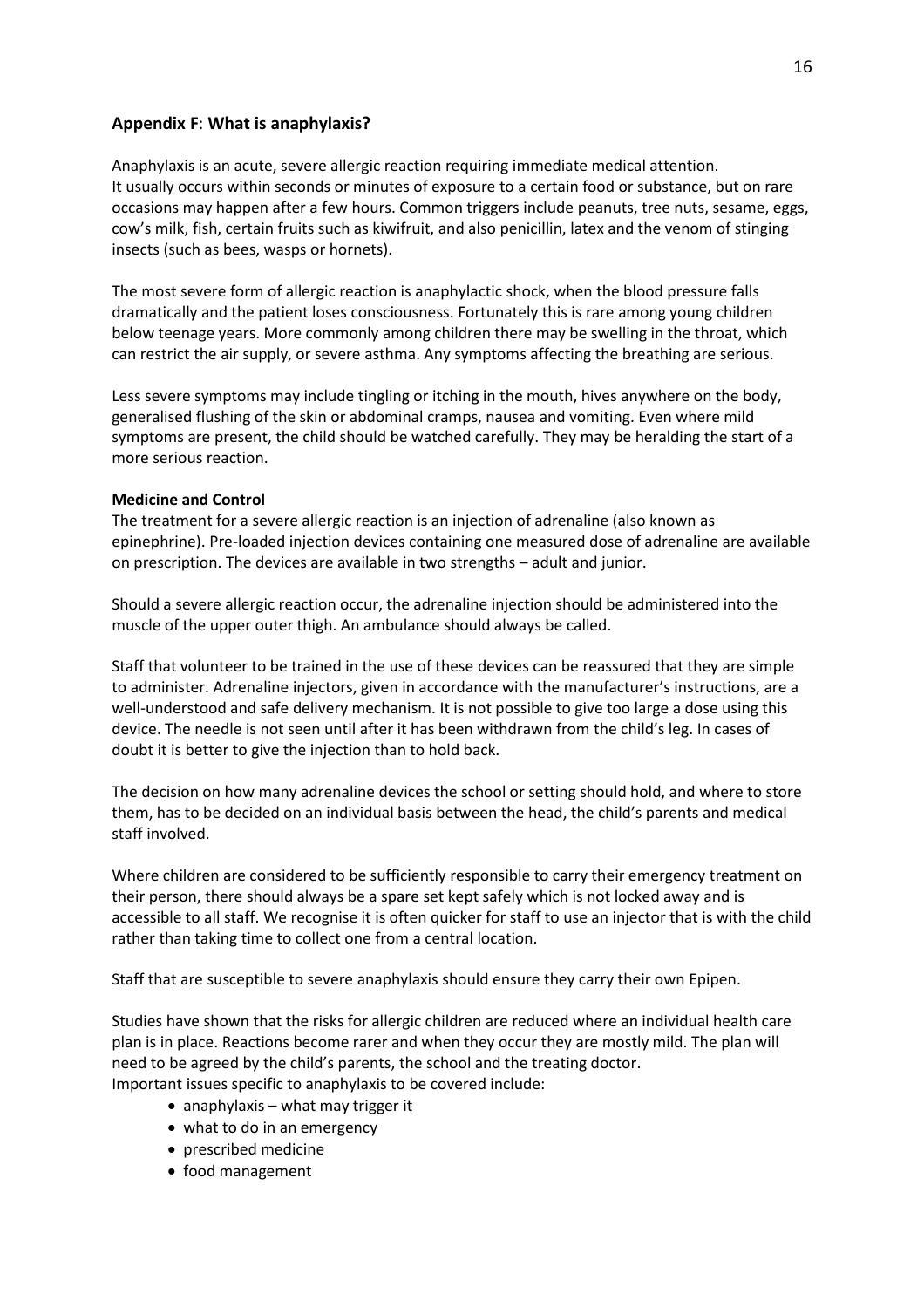#### • precautionary measures

Once staff have agreed to administer medicine to an allergic child in an emergency, a training session will need to be provided by local health services. Staff should have the opportunity to practice with trainer injection devices. At Nailsworth Primary School we aim to update staff annually.

Day to day policy measures are needed for food management, awareness of the child's needs in relation to the menu, individual meal requirements and snacks in school. When kitchen staff are employed by a separate organisation, it is important to ensure that the catering supervisor is fully aware of the child's particular requirements. Children have been asked not to bring in peanut butter as part of their packed lunch and the kitchen is able to provide meals that do not contain nuts if required.

Children who are at risk of severe allergic reactions are not ill in the usual sense. They are normal children in every respect – except that if they come into contact with a certain food or substance, they may become very unwell. At Nailsworth Primary School we aim to ensure children are not stigmatised or made to feel different. We also recognise that it is important, too, to allay parents' fears by reassuring them that prompt and efficient action will be taken in accordance with medical advice and guidance.

Anaphylaxis is manageable. With sound precautionary measures and support from the staff, school life may continue as normal for all concerned.

Charity Stall items should be free from nuts. Any edible product being sold should have a list of ingredients attached and pupils should always ask prior to purchasing.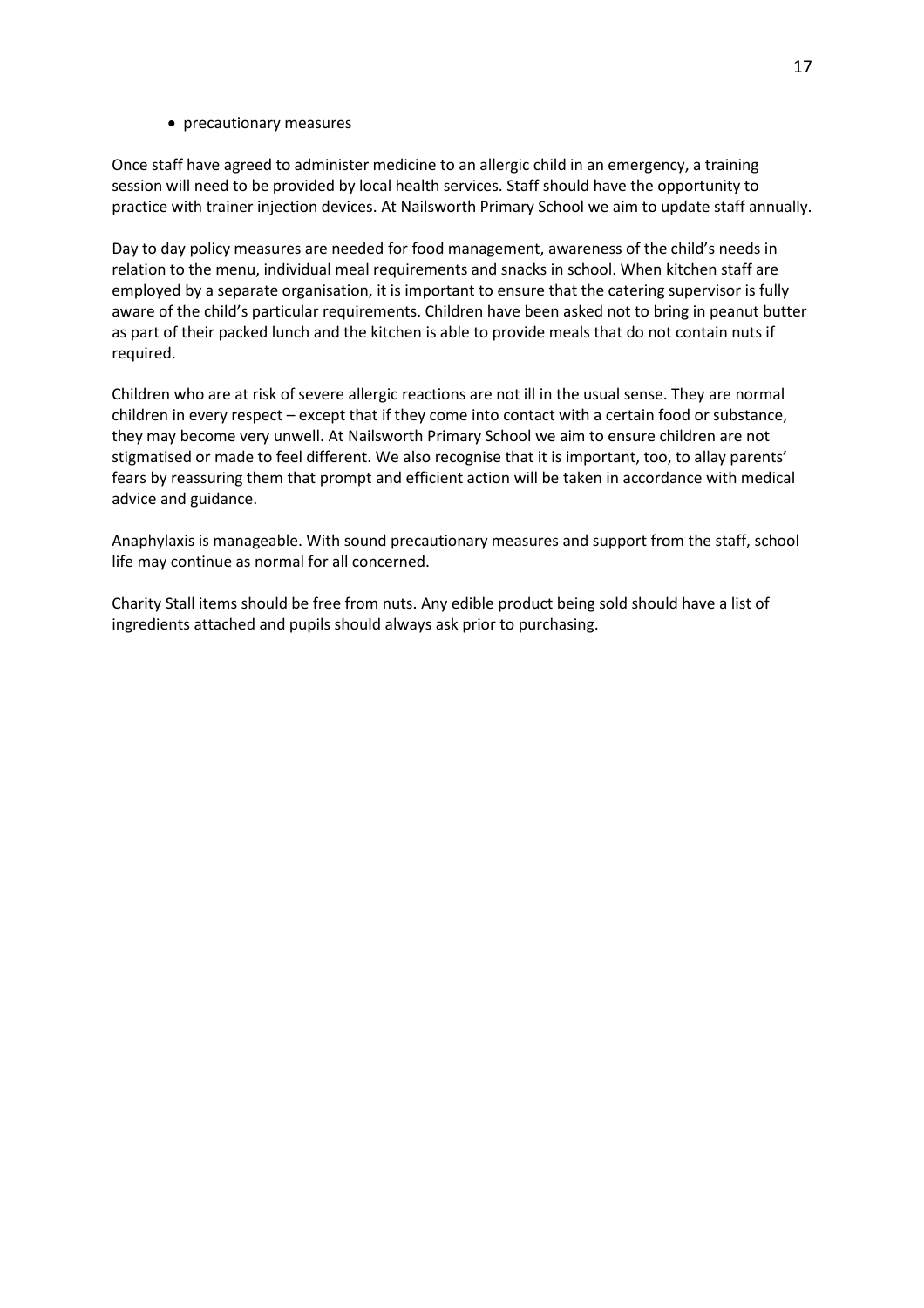#### **Appendix G**: **What is Diabetes?**

Diabetes is a condition where the level of glucose in the blood rises. This is either due to the lack of insulin (Type 1 diabetes) or because there is insufficient insulin for the child's needs or the insulin is not working properly (Type 2 diabetes).

About one in 550 school-age children have diabetes, and 2 million people suffer in the UK. The majority have Type 1 diabetes. They normally need to have daily insulin injections, to monitor their blood glucose level and to eat regularly according to their personal dietary plan. People with Type 2 diabetes are usually treated by diet and exercise alone.

Each person may experience different symptoms and this should be discussed when drawing up the health care plan. Greater than usual need to go to the toilet or to drink, tiredness and weight loss may indicate poor diabetic control, and staff will naturally wish to draw any such signs to the parents' attention.

Staff with diabetes should make their condition known and their treatment plan available. Children and staff should be made aware of what to do if the member of staff is unwell.

#### **Medicine and Control for children**

The diabetes of the majority of children is controlled by injections of insulin each day. Most younger children will be on a twice a day insulin regime of a longer acting insulin and it is unlikely that these will need to be given during school hours, although for those who do it may be necessary for an adult to administer the injection. Older children may be on multiple injections and others may be controlled on an insulin pump. Most children can manage their own injections, but if doses are required at school supervision may be required, and also a suitable, private place to carry it out.

Increasingly, older children are taught to count their carbohydrate intake and adjust their insulin accordingly. This means that they have a daily dose of long-acting insulin at home, usually at bedtime; and then insulin with breakfast, lunch and the evening meal, and before substantial snacks. The child is taught how much insulin to give with each meal, depending on the amount of carbohydrate eaten. They may or may not need to test blood sugar prior to the meal and to decide how much insulin to give. Diabetic specialists would only implement this type of regime when they were confident that the child was competent. The child is then responsible for the injections and the regime would be set out in the individual health care plan.

Children with diabetes need to ensure that their blood glucose levels remain stable and may check their levels by taking a small sample of blood and using a small monitor at regular intervals. They may need to do this during the school lunch break, before PE or more regularly if their insulin needs adjusting. Most older children will be able to do this themselves and will simply need a suitable place to do so. However younger children may need adult supervision to carry out the test and/or interpret test results.

When staff agree to administer blood glucose tests or insulin injections, they should be trained by an appropriate health professional. Administering injections is a matter for personal preference and no member of staff will be expected to carry out this task without full training and their consent. Children with diabetes need to be allowed to eat regularly during the day. This may include eating snacks during class-time or prior to exercise. Schools may need to make special arrangements for pupils with diabetes if the school has staggered lunchtimes. If a meal or snack is missed, or after strenuous activity, the child may experience a hypoglycaemic episode (a hypo) during which blood glucose level fall too low. Staff in charge of physical education or other physical activity sessions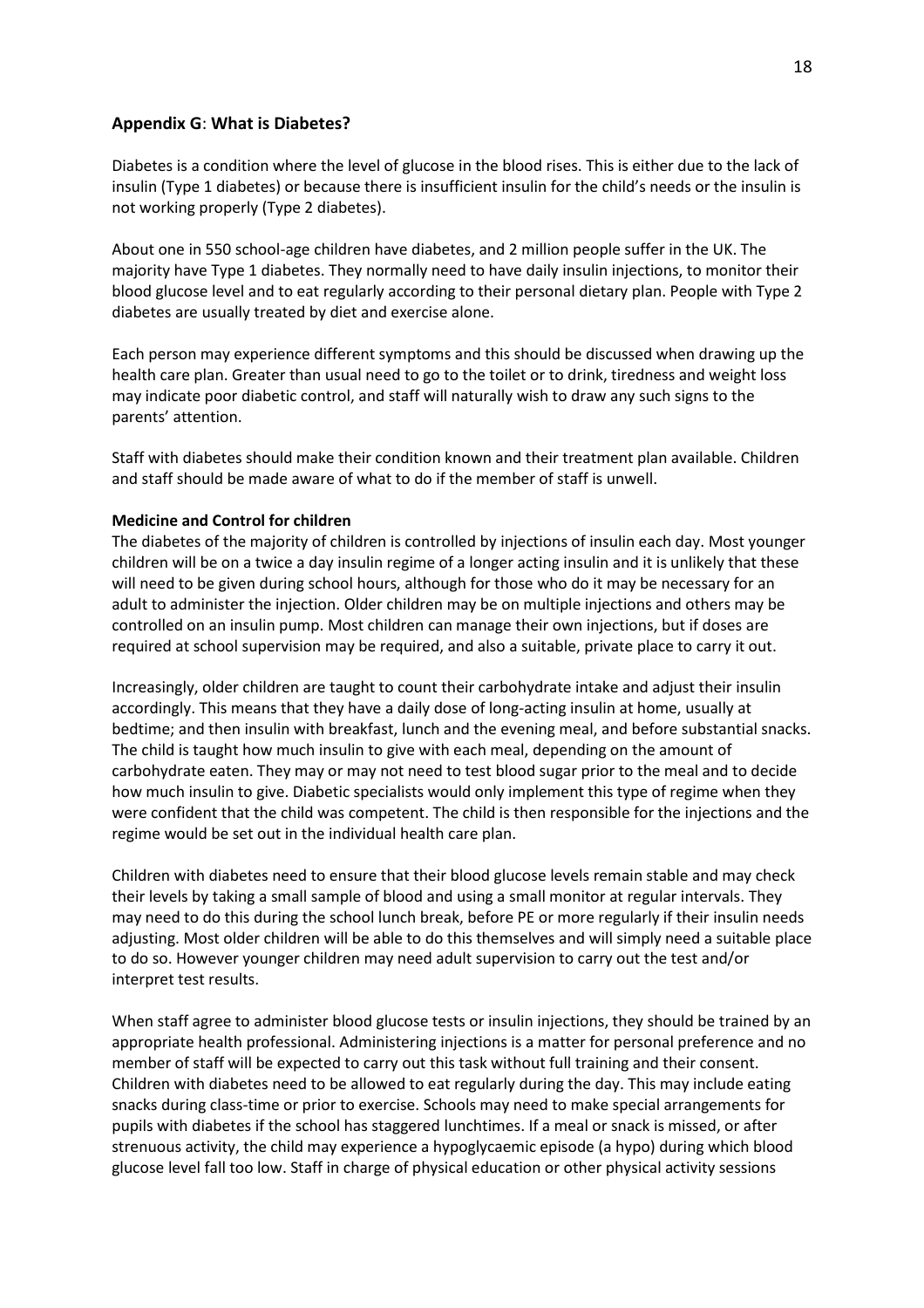should be aware of the need for children with diabetes to have glucose tablets or a sugary drink to hand.

Staff should be aware that the following symptoms, either individually or combined, may be indicators of low blood sugar – a **hypoglycaemic reaction** (hypo) in a child with diabetes:

- hunger
- sweating
- drowsiness
- pallor
- glazed eyes
- shaking or trembling
- lack of concentration
- irritability
- headache
- mood changes, especially angry or aggressive behaviour

Each child may experience different symptoms and this should be discussed when drawing up a health care plan.

If a child has a hypo, it is very important that the child is not left alone and that a fast-acting sugar, such as glucose tablets, a glucose rich gel, or a sugary drink is brought to the child and given immediately. Slower acting starchy food, such as a sandwich or two biscuits and a glass of milk, should be given once the child has recovered, some 10-15 minutes later.

An ambulance should be called if recovery takes longer than 10-15 minutes or if the person becomes unconscious

Some children may experience **hyperglycaemia** (high glucose level) and have a greater than usual need to go to the toilet or to drink. Tiredness and weight loss may indicate poor diabetic control, and staff will naturally wish to draw any such signs to the parents' attention. If the child is unwell, vomiting or has diarrhoea this can lead to dehydration. If the child is giving off a smell of pear drops or acetone this may be a sign of ketosis and dehydration and the child will need urgent medical attention.

Information and photographs of children with diabetes will be kept in the school office.